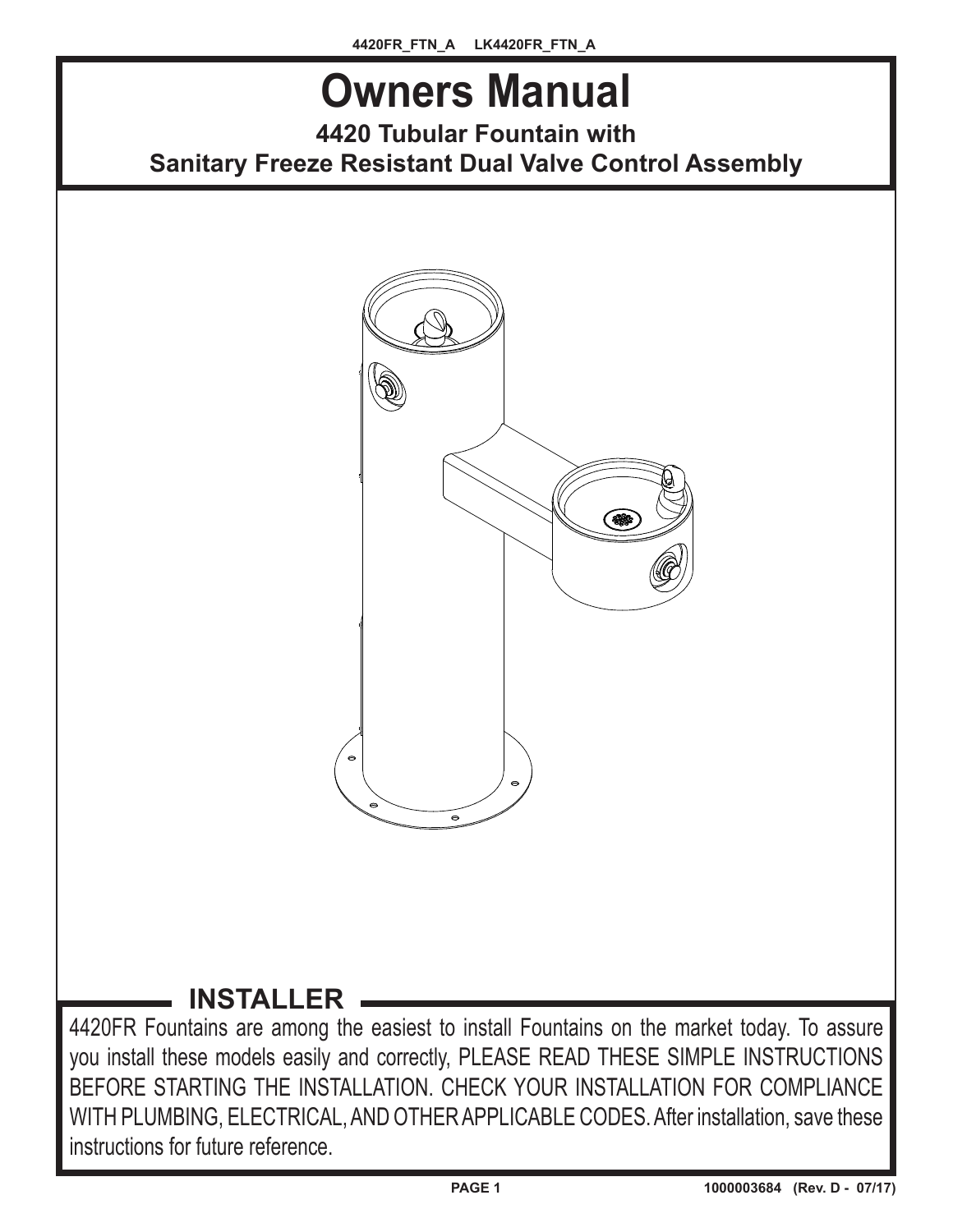# **INSTALLATION INSTRUCTIONS**

# **IMPORTANT**

**ALL SERVICE TO BE PERFORMED BY AN AUTHORIZED SERVICE PERSON**

# **IMPORTANT! INSTALLER PLEASE NOTE.**

THE GROUNDING OF ELECTRICAL EQUIPMENT SUCH AS TELEPHONE, COMPUTERS, ETC. TO WATER LINES IS A COMMON PROCEDURE. THIS GROUNDING MAY BE IN THE BUILDING OR MAY OCCUR AWAY FROM THE BUILDING. THIS GROUNDING CAN CAUSE ELECTRICAL FEEDBACK INTO A FOUNTAIN, CREATING AN ELECTROLYSIS WHICH CAUSES A METALLIC TASTE OR AN INCREASE IN THE METAL CONTENT OF THE WATER. THIS CONDITION IS AVOIDABLE BY USING THE PROPER MATERIALS AS INDICATED. ANY DRAIN FITTINGS PROVIDED BY THE INSTALLER SHOULD BE MADE OF PLASTIC TO ELECTRICALLY ISOLATE THE FOUNTAIN FROM THE BUILDING PLUMBING SYSTEM.

# **IMPORTANT! INSTALLER PLEASE NOTE**

\* For freeze resistant valve to function properly, the valve must be installed in a non-freezing area or below frost line.

\* Tubing must be cut to right length. Do not coil any excess tubing or it will cause the valve to malfunction.

\* Do not pull up on lines coming out of the PVC column. This raises the water valve above the frost line. Use the nylon strap (ref. Item 10) to lift the unit to prevent damage to the valve.

#### **General Installation Tips**

- 1. Be sure to flush water supply line before you connect it to the inlet fitting on Freeze Resistant Valve System.
- 2. There is one combined drain line required for this unit that is for the drinking fountain basin and/or bottle filler drains and the valve/water supply line system. The bowl drain is the 1-1/2" PVC fitting at the bottom of the 8" PVC tube and the valve drains back up to the bowl drain through the air gap assembly (provided). Provide ample drainage. It's always better to have too much than not enough.
- 3. The column (8" PVC tube) must remain vertical. Be sure it remains vertical when backfilling the excavating trench.
- 4. When the concrete pad, for mounting the fountain is poured, be sure to allow adequate space around the top of the column for servicing the valve.
- 5. We recommend that the top of the column be flush or slightly above the top height of the concrete pad.
- 6. You should test the unit before you backfill. Simply blow on the clear, small diameter tubing. A steady stream should flow from the braided tubing line. When air pressure is removed from the clear tubing the water stream should stop.
- 7. Once you have tested the valve, backfilled the hole and poured the concrete mounting pad you are ready to set the fountain. After bolting the fountain in place connect the air control valve tubing, supply water tubing and drain lines. The water supply line must have a straight run from the basin bubbler down to the control valve. If a straight run is not maintained water will become trapped and freeze leaving the unit inoperable. Test the fountain again. If it fails to work, the air control line may be kinked or connected improperly. Be sure to keep water out of the air control line.
- 8. These products are designed to operate on 20 PSI to 105 PSI supply line pressure. If inlet pressure above 105 PSI, a pressure regulator must be installed in the supply line. Any damage caused by reason of connecting this product to supply line pressure lower than 20 PSI or higher than 105 PSI is not covered by warranty.

### **INSTALLATION INSTRUCTIONS FOR INSTALLING SANITARY FREEZE DUAL VALVE CONTROL ASSY.**

- 1. Prepare trench for water supply and waste drain lines (if required by local codes). The hole should be deep enough to accommodate the PVC column and 5 cubic feet of porous fill (large broken rock). Additional porous fill may be required due to local ground conditions. (See Site Preparation Detail below).
- 2. Lay drain lines and water supply lines. Provide service shut off valve for maintenance. Flush the water supply line before attaching to the shut off valve. 3. Set PVC column in excavating pit. Connect the water supply line to the inlet on the PVC column. Remove valve assembly from the PVC column by carefully
- pulling up on the nylon strap. Pressure test the valve assembly for leaks. Check operation of the water valve by blowing on the small clear diameter tubing. A steady stream of water should flow from the braided tubing. After releasing air pressure from the small clear tubing the water stream should stop.
- 4. Replace the water valve into the PVC column. Make sure the supply hose coils into the bottom of the PVC column without any kinks. Cap the PVC column, protect the ends of the connecting tubes and backfill the trench. Keep the PVC column vertical at all times.
- 5. Form the concrete mounting pad and locate the fountain 3/8" minimum fasteners (not included) in the proper position. (Refer to Rough-in for correct location of fasteners.) (Fasteners not included). Pour concrete and finish. Be sure to keep concrete away from the top of the PVC column to allow removal of PVC cap to allow for future service. Let concrete set 4 hours minimum before mounting fountain.
- 6. Double check that the water valve is positioned fully at the bottom of the PVC column. Install insulation into the PVC column and push down onto the top of the water valve.
- 7. Mount the fountain onto the 3/8" minimum fasteners. (Fasteners not included). Level and shim fountain as required.
- 8. Connect the drain line, water line and air control lines. Excess lengths should be trimmed from the tubing. The water supply line must be positioned for positive drain back out of the fountain and down through the water valve. **Any water allowed to be trapped above the frost line will freeze leaving the unit inoperable.** Do not pull up on the connection lines as this could raise the valve above the frost line.
- 9. Check for proper operation by using fountain push buttons. If the valve does not work properly check for leaks or kinks in the air control line.
- 10. After insuring proper operation reassemble fountain. Installation of your fountain is now complete.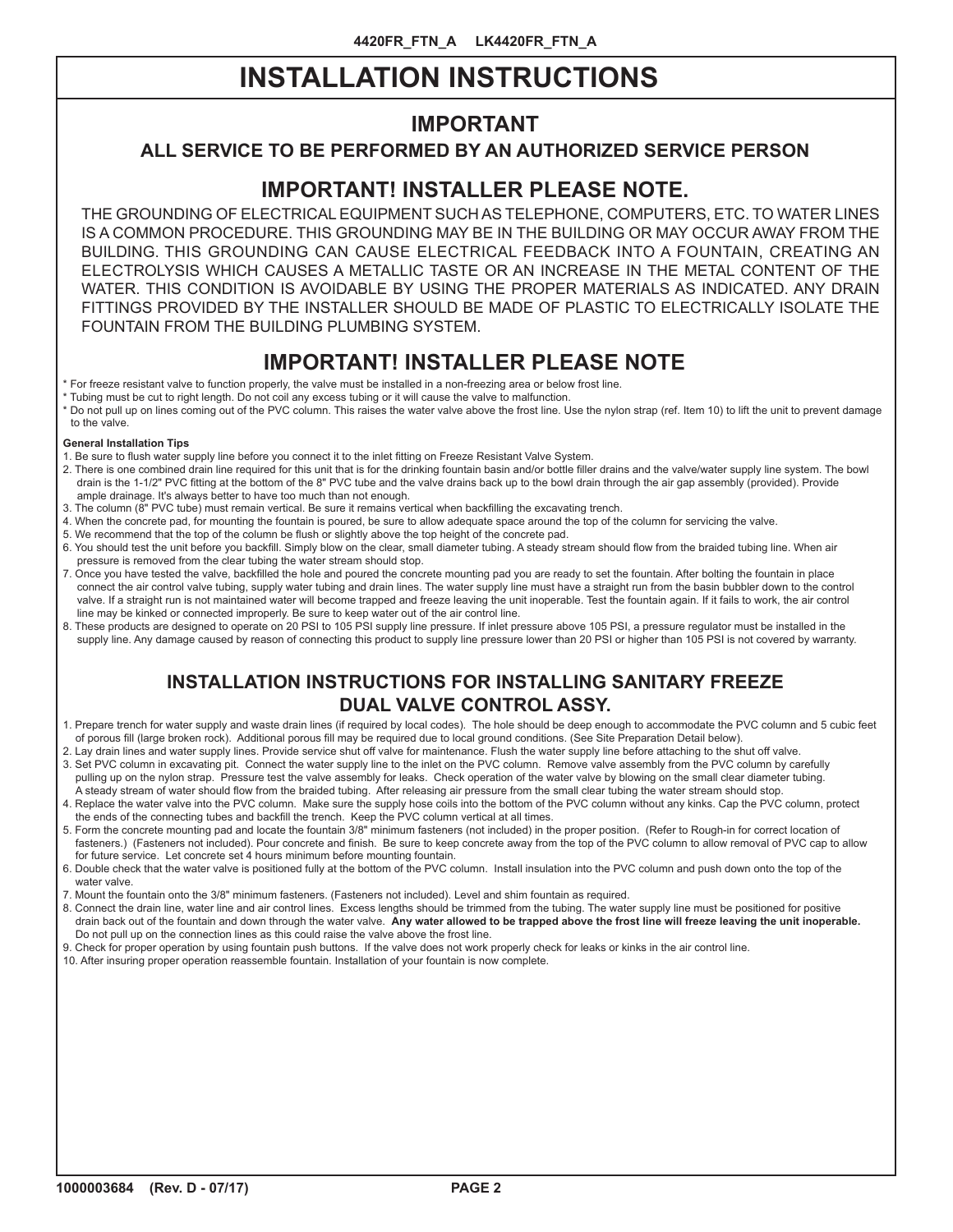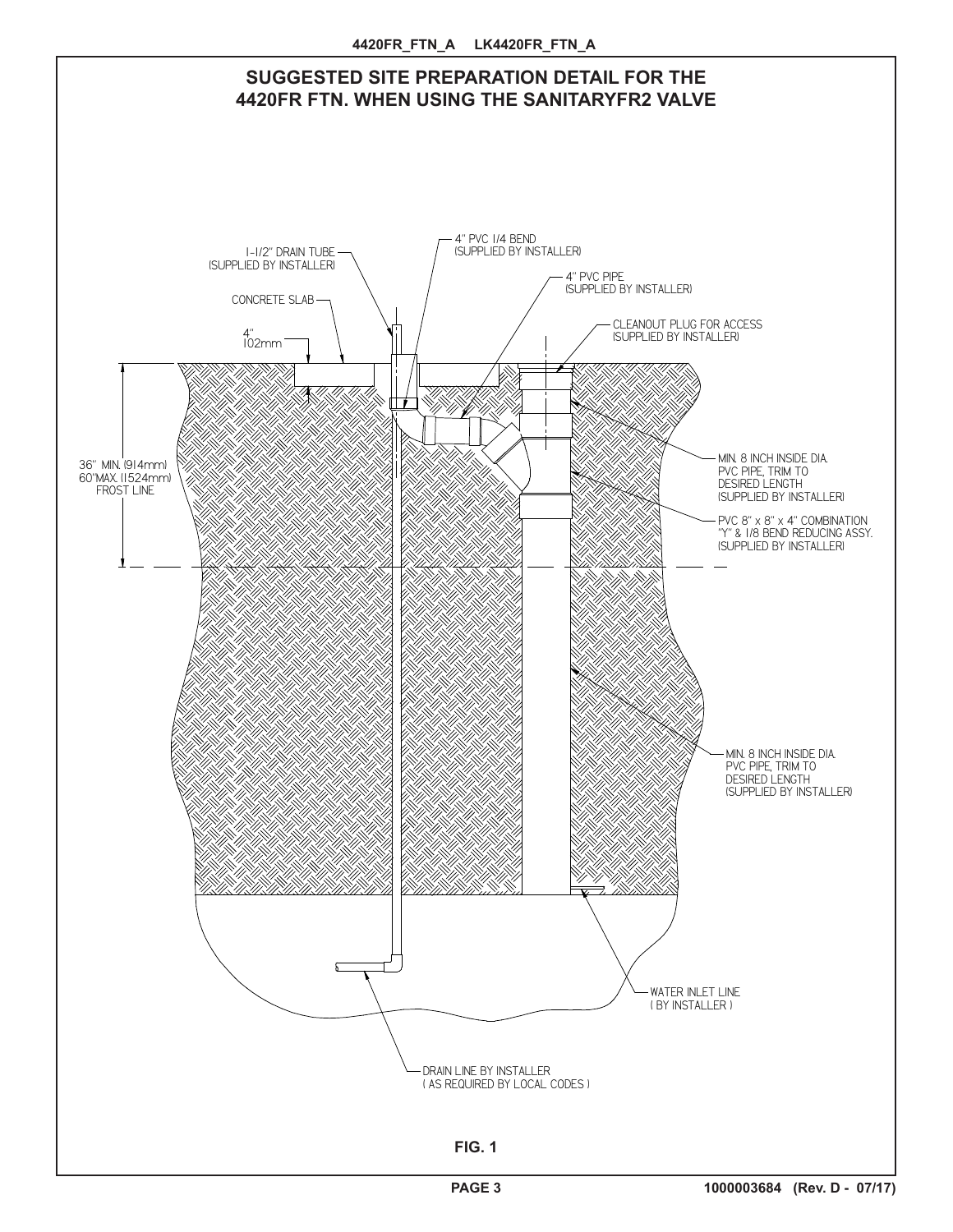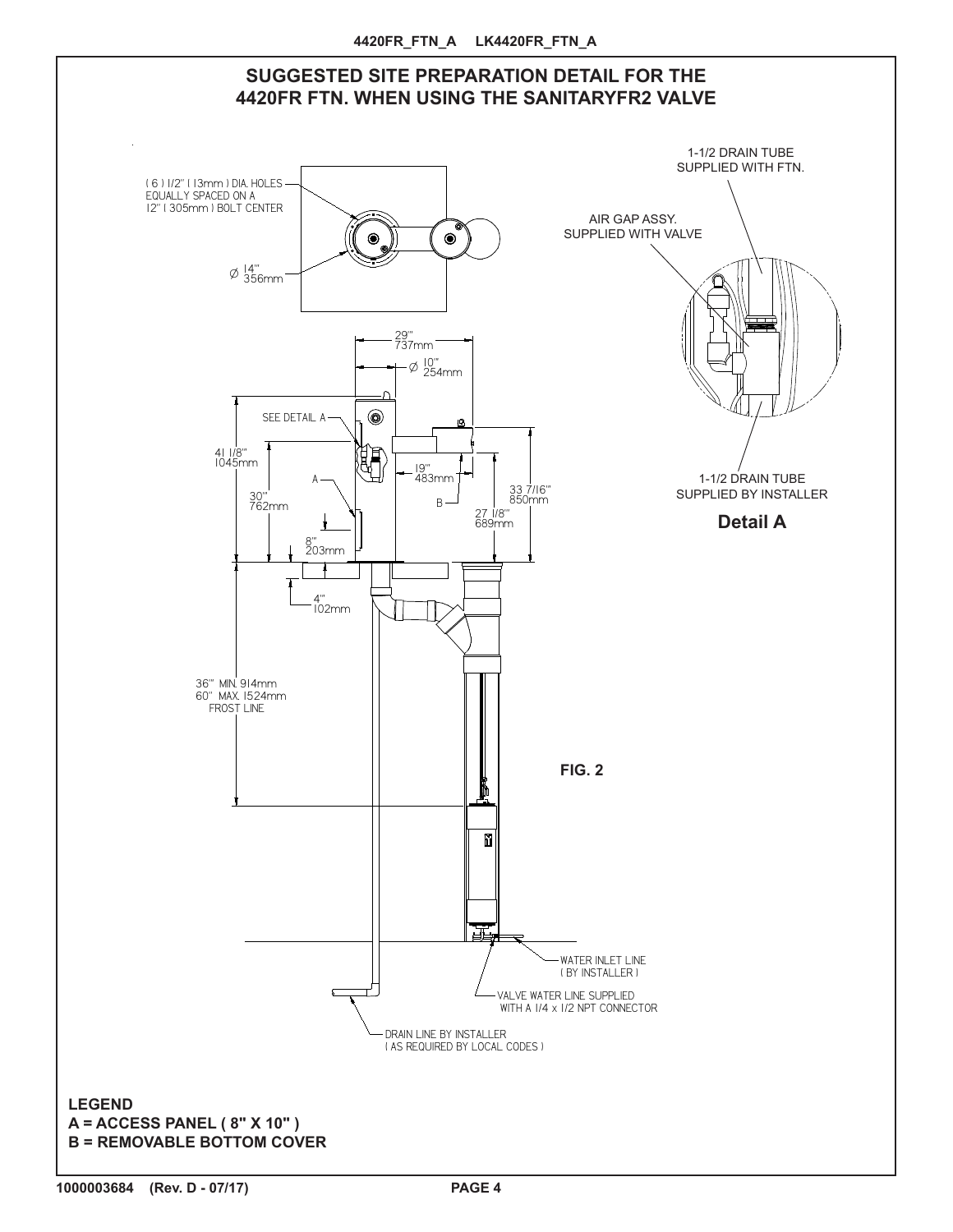

### **INSTRUCTIONS FOR CONNECTING TUBES FROM VALVE TO FOUNTAIN(S)**

- Step 1 Insert the 1/8" O.D. tube(s) (Labeled A & B) into the connector(s) (provided with fountain). Insert the 1/8" O.D. tube(s) coming from the fountain(s) push button actuator(s) into the connector(s). Trim any excess length.
- Step 2 Secure the 1/8" O.D. tube(s) (Labeled C & D) to the waste line assembly. This line is a vent line and should be open to the air.
- Step 3 Insert the 1/4" O.D. tube(s) (Labeled E & F) into the 1/4" union(s) (provided with valve assembly). Insert the 1/4" O.D. water lines coming from the fountain(s) into union(s). Trim any excess length.
- Step 4 Insert the 1/4" O.D. tube (Labeled G) into the air gap assembly.
- Step 5 Secure the 1/4" O.D. tube (Labeled H) to the waste line assembly. This line is a vent line and should be open to the air.

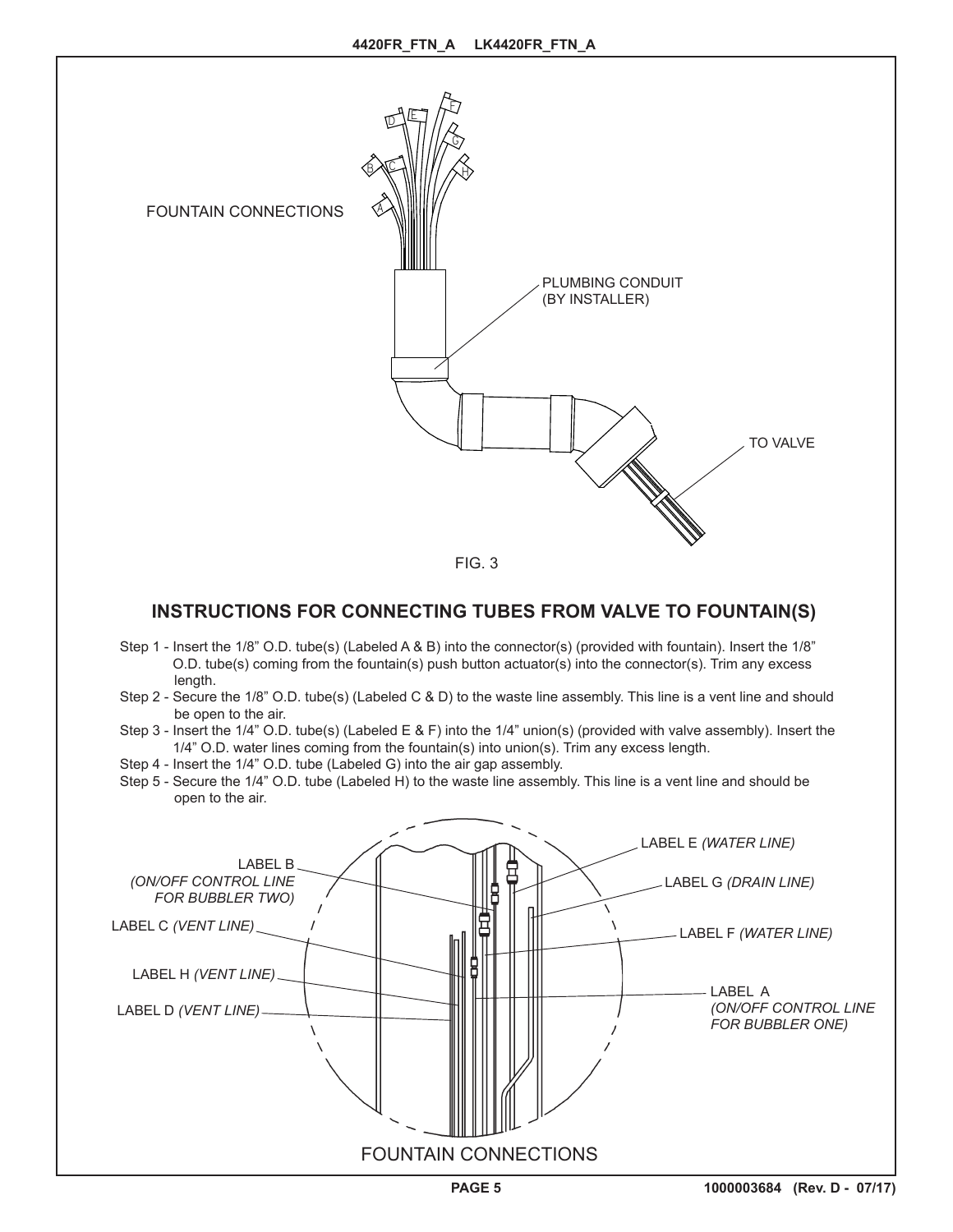![](_page_5_Figure_1.jpeg)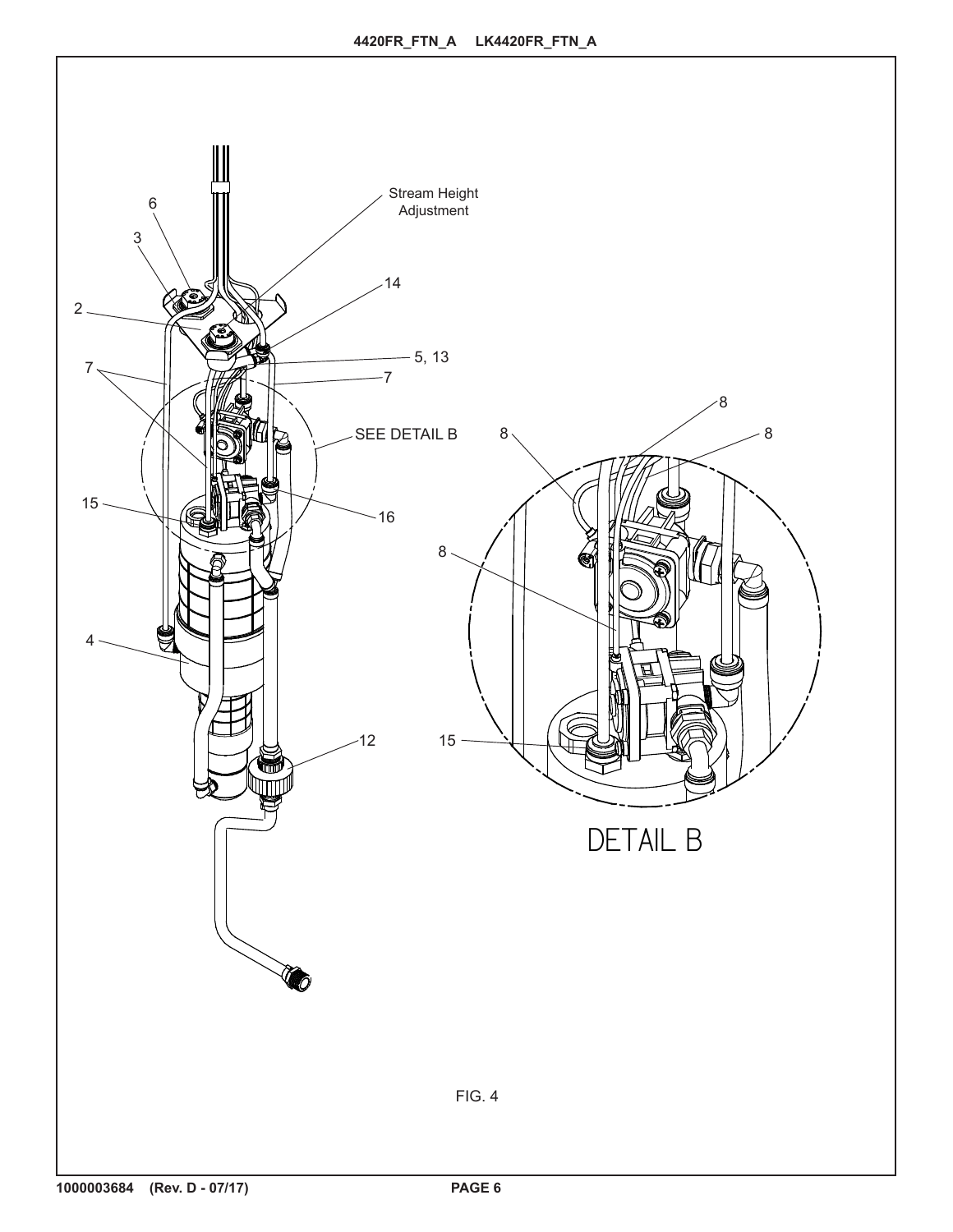## **The Following Items are included with the SanitaryFR2 Valve**

| <b>PARTS LIST</b>       |              |                                     |
|-------------------------|--------------|-------------------------------------|
| <b>ITEM NO.</b>         | PART NO.     | <b>DESCRIPTION</b>                  |
|                         | 110175443890 | Hex Nut - 3/8-16                    |
| 2                       | 28424C       | Bracket - Regulator Holder          |
| 3                       | 40045C       | Hex Nut - 1-5/16                    |
| $\overline{\mathbf{4}}$ | 45807C       | Dual Valve                          |
| 5                       | 50986C       | Regulator Holder                    |
| 6                       | 56082C       | <b>Requlator Nut</b>                |
| 7                       | 56092C       | Poly Tubing - 1/4" (Cut To Length)  |
| 8                       | 56123C       | Poly Tubing - 1/8" (Cut To Length)  |
| 9                       | 56185C       | Canister                            |
| 10                      | 75653C       | Nylon Strap - 6 ft.                 |
| 11                      | 1000003970   | Air Gap Assy.                       |
| 12                      | 56218C       | Fitting - 1/2" Union w/Strainer     |
| 13                      | 98678C       | Kit - 1.0 GPM Regulator             |
| 14                      | 70817C       | Fitting - Elbow 1/4 Stem x 1/4 Tube |
| 15                      | 70828C       | Fitting - Connector 1/4 x 1/4 NPTF  |
| 16                      | 75639C       | Fitting - Elbow 1/4 x 1/4 NPTF      |
| 17                      | 75652C       | U-Bolt                              |
| ΝS                      | 70683C       | Fitting - Union 1/4                 |

NS = Not Shown

![](_page_6_Figure_4.jpeg)

![](_page_6_Figure_5.jpeg)

![](_page_6_Figure_6.jpeg)